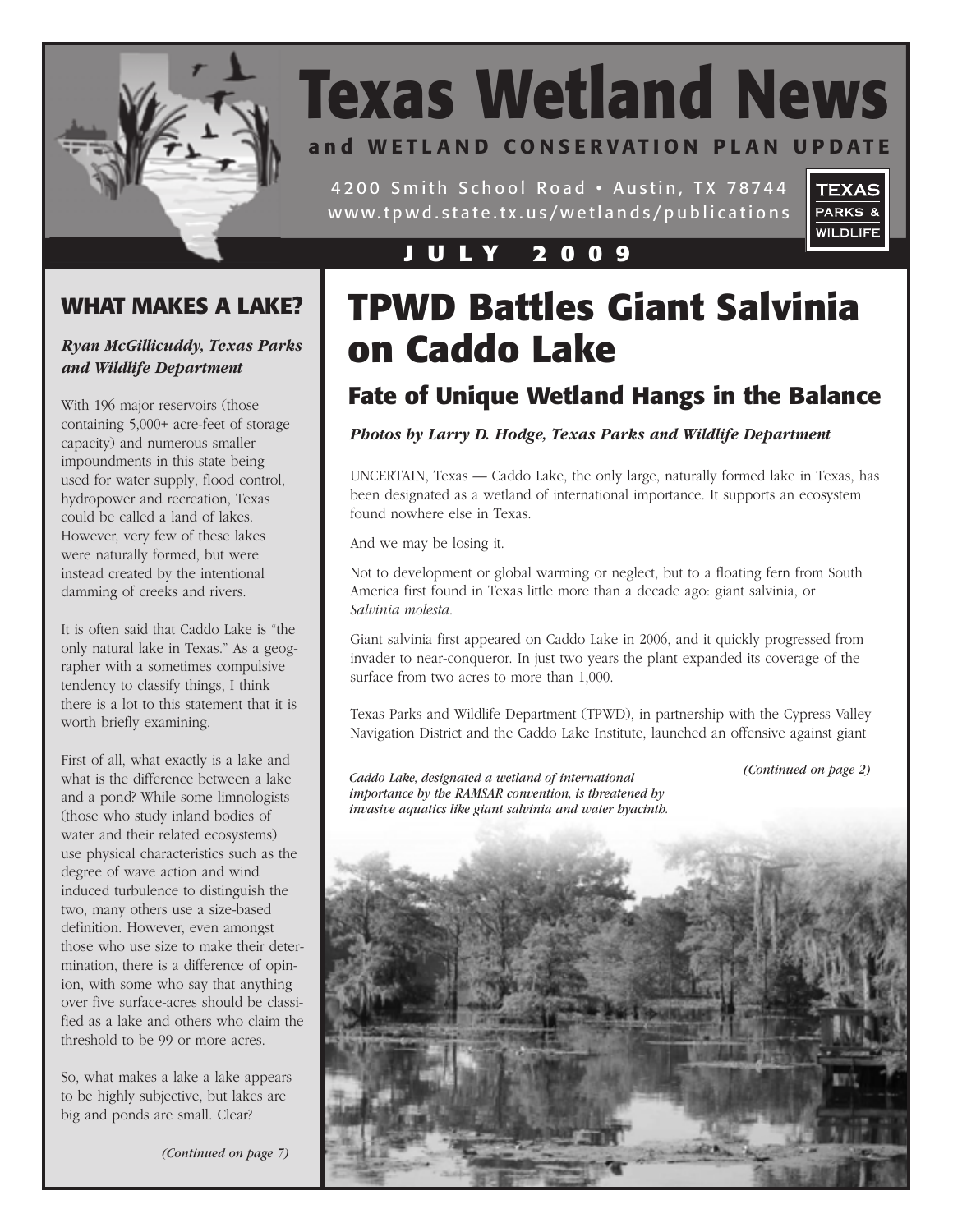# **Caddo Lake, continued**

salvinia on June 1. "We're here at Caddo Lake to spray giant salvinia with herbicide to try to knock it back to a more manageable level," said Craig Bonds, TPWD's regional director for inland fisheries. "We are at a tipping point with giant salvinia coverage. If we don't get on it heavily, we could lose this battle and experience increased levels of giant salvinia, to the point where we won't be able to control it. We will never eradicate it. This is going to be an on-going fight."

TPWD and Cypress Valley Navigation District crews will be on the lake applying Environmental Protection Agency (EPA) approved herbicides until about June 12. Each of the five spray boats operating can cover about 40 acres per day.

"Hairs on the leaves of giant salvinia make it very resistant to herbicide application," said Howard Elder, TPWD's aquatic vegetation biologist. "We have to use very aggressive herbicides and surfactants approved by the EPA to be able to control the plant. We have found herbicide applications to be about 90 percent effective; it takes a week to 10 days to see results."

The battle against giant salvinia is being fought mainly by the herbicide boats and a mechanical harvester that gobbles up the plant from the surface of the water and carries it to shore for disposal. Salvinia-eating weevils are also in use on several lakes, but results are slow.

"We're conducting trials to see how the harvester will handle the shallow, stumpy water of Caddo Lake," explained Jack Canson with the Caddo Lake Institute. "This came about because we have a private landowner at Caddo Lake, Mr. John Sanders, who has a long association with the lake and a background in heavy machinery. He purchased the machine and brought it here. The City of Marshall appropriated \$25,000 so we could test to see how the harvester will actually operate. We don't think that harvesting can cure the problems at Caddo Lake; we don't think that herbicides alone can, either. We do think there are places on the lake where a harvester can provide relief-clearing boat roads and areas where there is a lot of public use. We're very encouraged by the results so far."





*Giant salvinia (*Salvinia molesta*) is a floating, rootless fern from Brazil that can take over an entire lake, making it unsuitable for fish and wildlife and unusable by humans.*

While it may seem impossible for a simple plant to defeat all the efforts to get rid of it, such has already happened. "At Toledo Bend Reservoir south of here, the magnitude of the problem is so great that we are relegated to just keeping boat ramps free and clear and improving boat access and navigation where we can," said TPWD's Bonds. "Actually controlling giant salvinia is no longer an option on that lake given current resources, and we are trying to keep Caddo from reaching a similar condition."

The stakes are nothing less than survival-for the lake and for the people around it. "Caddo Lake is a national treasure because of its ecosystem and the diversity of plants and animals it supports," Bonds said. "Giant salvinia has the capability of wreaking havoc here. It can double its coverage every five to seven days under optimal growing conditions. We have nature tourism here, we have anglers, recreational boaters, waterfowlers-and every single user of this lake is impacted by this plant. If we don't ramp up our efforts to control this plant now, we may lose control of it. That's our fear, that this wonderful, wonderful place is at risk."

The threat does not end with Caddo. Giant salvinia has the capability of riding on boat trailers to other lakes throughout Texas and causing similar problems. And that offers hope if all boaters and anglers will help.

"The ultimate answer for combating this problem outside the Caddo Lake area is not herbicide control," Bonds explained. "It's public awareness and public participation. We need every angler, recreational boater and waterfowler to implement a vital behavior: Clean your boat trailer when you exit a water body that has giant salvinia. Signs at boat ramps at reservoirs where giant salvinia occurs warn anglers to watch out for this plant. It is critical to have 100 percent compliance from boaters to stop the spread of this plant. It only takes one person to spread this problem to other areas."

Bonds and Elder also urge people using any lake to report any plants they suspect might be invasive species. "Angler reports

*(Continued on page 3)*

*A mechanical harvester that skims vegetation from the surface to be removed from the lake is one tool being used to battle giant salvinia on Caddo Lake.*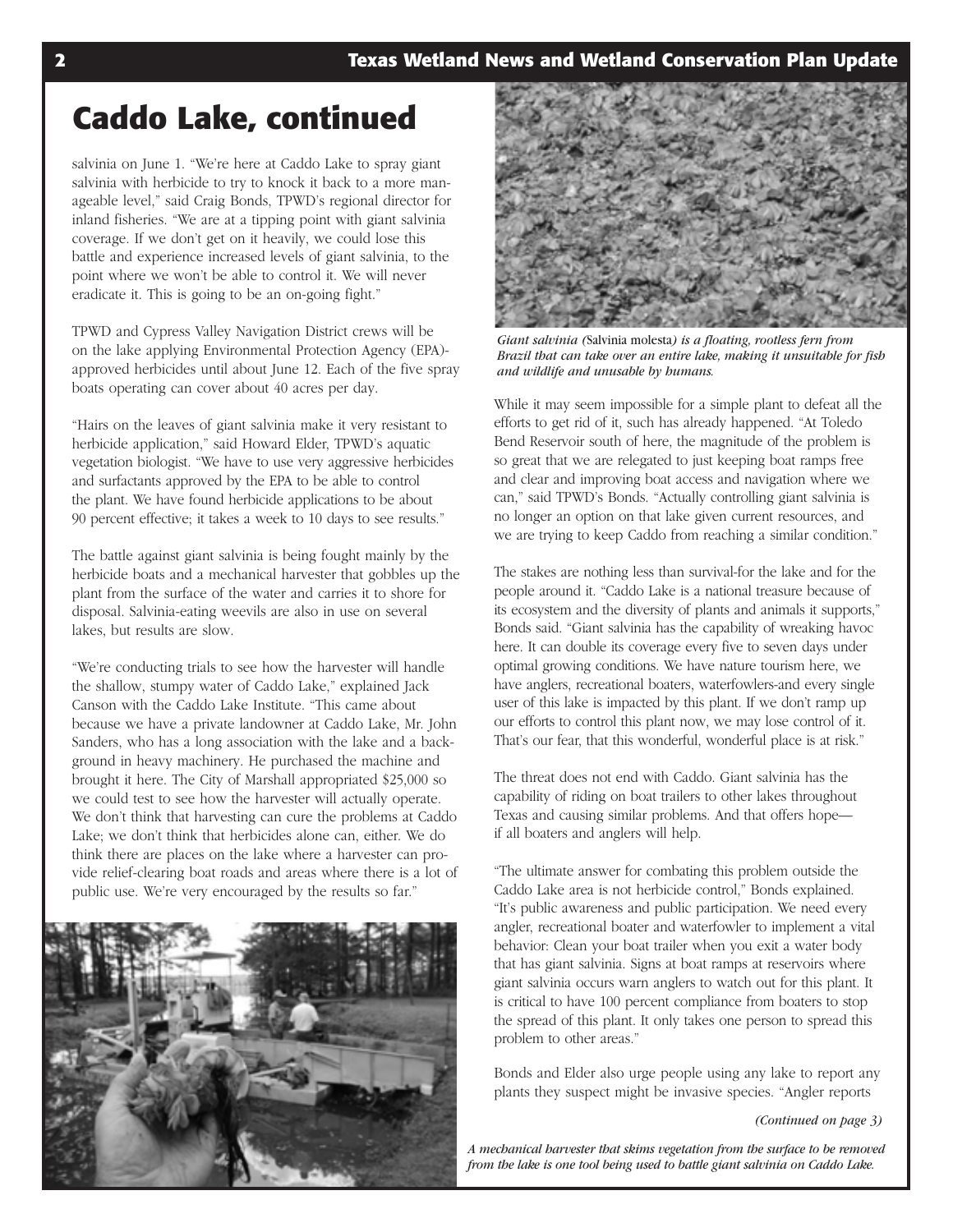# **Texas Master Naturalists: Creating Wetland Habitat to Protect Water Quality in Brays Bayou**

*Diane Humes, Galveston Bay Area Chapter Texas Master Naturalists*



The Galveston Bay chapter Texas Master Naturalists, in conjunction with Cradle of Texas and Gulf Coast chapters, has been working on wetlands projects in the Galveston-Houston area for five years. Their most ambitious project involved planting a treatment marsh – actually three ponds – to filter bacteria and contaminants from a stormwater drain that empties into Brays Bayou near downtown Houston. The project, at Mason Park, involved engineering and excavation work to create the pond system, for which there were many partners. The

master naturalists prepared and collected the native plants for the site and spent many hours planting and nurturing them, as well as mentoring several local student groups who helped with the plants.

In order to educate the local population about this project, the master naturalists helped host two fairs and a Trash Bash event at the site. In addition, they now have water testing data from three years of water sampling; two years also include *E. coli* testing, performed by master naturalists. The *E. coli* testing clearly demonstrates that the wetland system cleans 99 percent of the bacteria out of the stormwater and returns water to the bayou cleaner than the bayou itself.



After three years and 10,000 plants, the treatment wetland at Mason Park has added habitat for wildlife. The project supports egrets and herons, red-winged blackbirds, turtles, fish, frogs and water snakes. The neighbors enjoy walking through the project site. And, it survived Hurricane Ike very well.

*Top:The treatment wetland at Mason Park. Above: One of the earliest inhabitants of the new wetlands.*

### **Caddo Lake, continued**

to us have been instrumental in eradicating giant salvinia on several other lakes," Bonds stated. Suspected infestations can be reported to Elder at (409) 384-9965. The TPWD Web site has information that anglers and boaters can use to learn to identify this and other invasive species.

While the efforts to combat giant salvinia are expensive – \$64,000 for herbicides alone for the current operation-the cost of doing nothing could be even greater. "We cannot even think of not doing what we can to control the giant salvinia on the lake," said Elder. "If not controlled, giant salvinia can and will take over the entire lake. It will block out all light from the water beneath, displacing native fish and plant species, negatively impacting the water quality and displacing waterfowl and other wildlife. Should

giant salvinia progress to the point where access is affected, all recreation will cease. You won't be able to launch a boat or move a boat through dense salvinia mats. It will cost local communities and reservoir-based businesses countless revenue."

Until now, life in Uncertain, Texas, has allowed many people to fulfill the dream of living in a special place where the pace is slow and the world's problems seem far away.

Thanks to giant salvinia, the town's name now seems prophecy, not promise.

**On the Net:** www.caddolakeinstitute.us www.uncertain-tx.com www.texasinvasives.org www.tpwd.state.tx.us/huntwild/wild/species/exotic/salvinia.phtml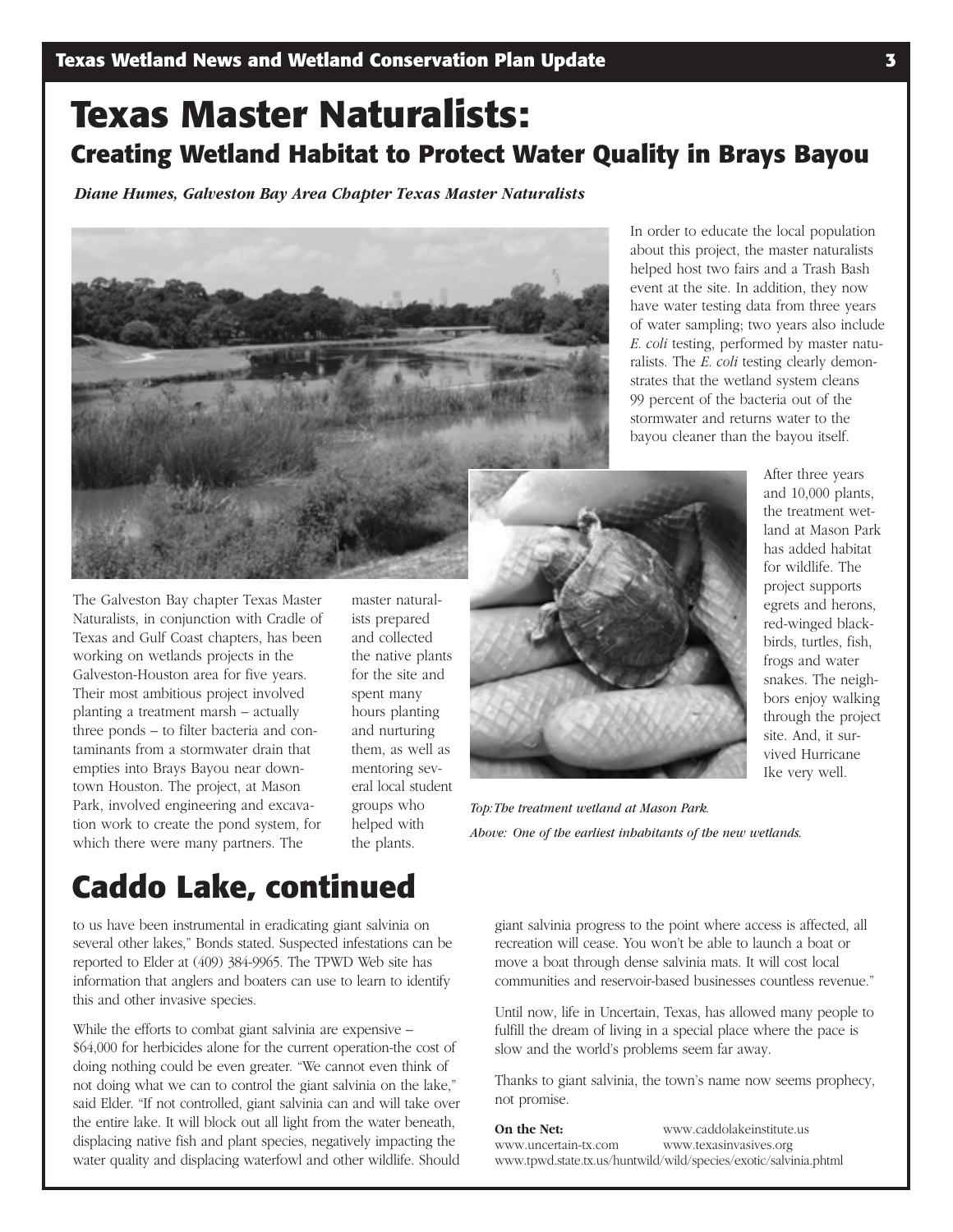# **Exploring the World in a Drop of Wetland Water**

#### **An Activity of the Lake Waco Wetland, Supported by Heart of Texas Master Naturalists**

*Melissa Mullins, GEAR UP Waco Marsh Madness Coordinator*

What's in the water? This basic question seems to always capture people's imaginations, as if water is magical and mysterious—there's stuff in there, just under the surface, unseen. What's in there? Is it good? Is it bad? Is it alive? Will it hurt me? Is it clean? Is it polluted? Perhaps our fascination with water comes from the fact that we depend on it for many essential life functions so the magnetic pull of a water feature in the landscape is just as irresistible to us as it is to other "wildlife." This spring, eighth- and ninthgrade students from Waco and La Vega ISD figured out what's in the water by exploring water chemistry and microorganisms at the Lake Waco Wetland.

Students worked in small groups at one of two sites in the wetland, rotating through stations and recording data and observations. The first site is at the infall basin where water enters the wetland from the North Bosque River and the second is a site where water has traveled through the wetland for some time. At the water quality station, students measured pH, temperature, D.O., CO<sub>2</sub> and turbidity using LaMotte test kits. Students collected phytoplankton and zooplankton at a second station using plankton tow nets and periphytometers, and prepared slides which they examined at the

water's edge using battery-powered compound microscopes. At the benthic station, students used dredges and sieves to collect bottom-dwelling organisms that they examined using dissecting microscopes. Guides and identification aids were provided at each station.

Following field work, students worked in groups to construct a trophic pyramid using pictures of the types of organisms they saw in the wetland. Students looked at the summarized data from both sites and were asked to draw conclusions and form reasonable explanations for differences they saw, especially focusing on how organisms might affect, or be affected by, environmental conditions at the sites. They presented their results to the rest of the student groups with the opportunity for questions.

Marsh Madness is part of GEAR UP Waco, funded by the U.S. Department of Education, and is a partnership between the City of Waco and Baylor University. Students from Waco ISD and La Vega ISD began participation in Marsh Madness field trips as sixth-graders and





*Millie Lehrmann, Heart of Texas Master Naturalist, assists students in examining microorganisms they collected at the Lake Waco Wetland using plankton nets. Photo courtesy Bryan Stone, Heart of Texas Master Naturalist.*

will continue to have the opportunity to participate through high school graduation. Heart of Texas Master Naturalists volunteer as group leaders for the program and go through training with science teachers every semester to prepare for the field trips. The field trips developed through Marsh Madness can be used by the Lake Waco Wetland and other school districts even after the grant has ended.

The world in a drop of water field trip supports TEKS objectives, focusing on organisms and environments and science procedures. Students get the opportunity to "do science" and best of all, they do it while getting muddy outside in a wetland!

For questions about GEAR UP Waco Marsh Madness, contact Melissa\_mullins@baylor.edu; for information or questions about the Lake Waco Wetland contact Lake Waco Wetland Coordinator Nora Schell at noras@ci.waco.tx.us.

*Students measure pH, D.O., turbidity, CO<sub>2</sub>, and temperature at the water quality station to determine how aquatic organisms might respond to, and influence, their environment. Photo courtesy Bryan Stone, Heart of Texas Master Naturalist*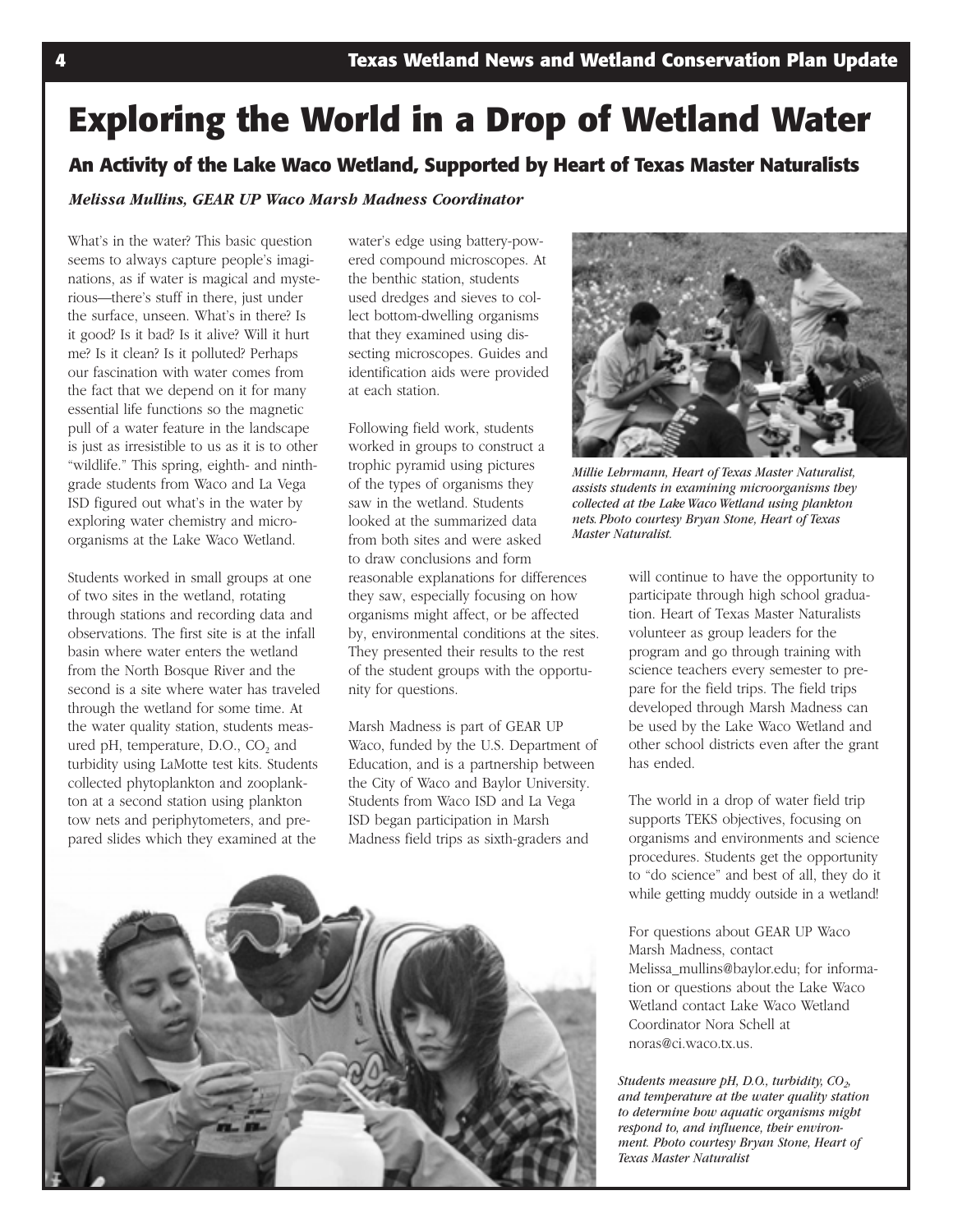# **New Data Available from TNRIS**

#### **Aerial Imagery and Elevation Profiles Useful for Watershed Management and Conservation**

*Kim Ludeke, Texas Parks and Wildlife Department*

This graphic identifies the 2008-2009 National Aerial Imagery Program coverage for Texas. There is dual coverage along most of the Texas coast, with both leaf-on conditions from the summer of 2008 and leaf-off conditions from January 2009. This is 1 meter imagery in four spectral bands so both natural color and false-color infrared imagery can be produced. The 1 meter 2008 imagery is already available. The 2009 1 meter and 0.5 meter 4 band products are to be delivered to Texas Natural Resources Information System (TNRIS) later this year. Funding for this imagery came primarily from the USDA Farm Service Agency, TNRIS, and the U.S. Geological Survey. Other important contributions came from the USDA Natural Resources Conservation Service, the Texas Commission on Environmental Quality, The Texas General Land Office, and the Texas Commission on State Emergency Communications.

> **More information is available on the Web at: www.tnris.state.tx.us www.apfo.usda.gov**





LiDAR is a technology using air-borne lasers to develop a very detailed elevation profile of the land under the plane. The point data is usually within a few centimeters of vertical accuracy so can be processed to produce a high resolution digital elevation model or contour map of the landscape. The darkly shaded areas in this image show where LiDAR has already been flown in Texas. The more lightly shaded areas detail the planned acquisition area for 2009 by TNRIS and others. These data sets get very large and take special software and expertise to process. This data is of special interest in developing digital Flood Insurance Rate Maps (dFIRMS). The Federal Emergency Management Agency, river authorities, TNRIS and the Texas Water Development Board are facilitating the funding and development of this data.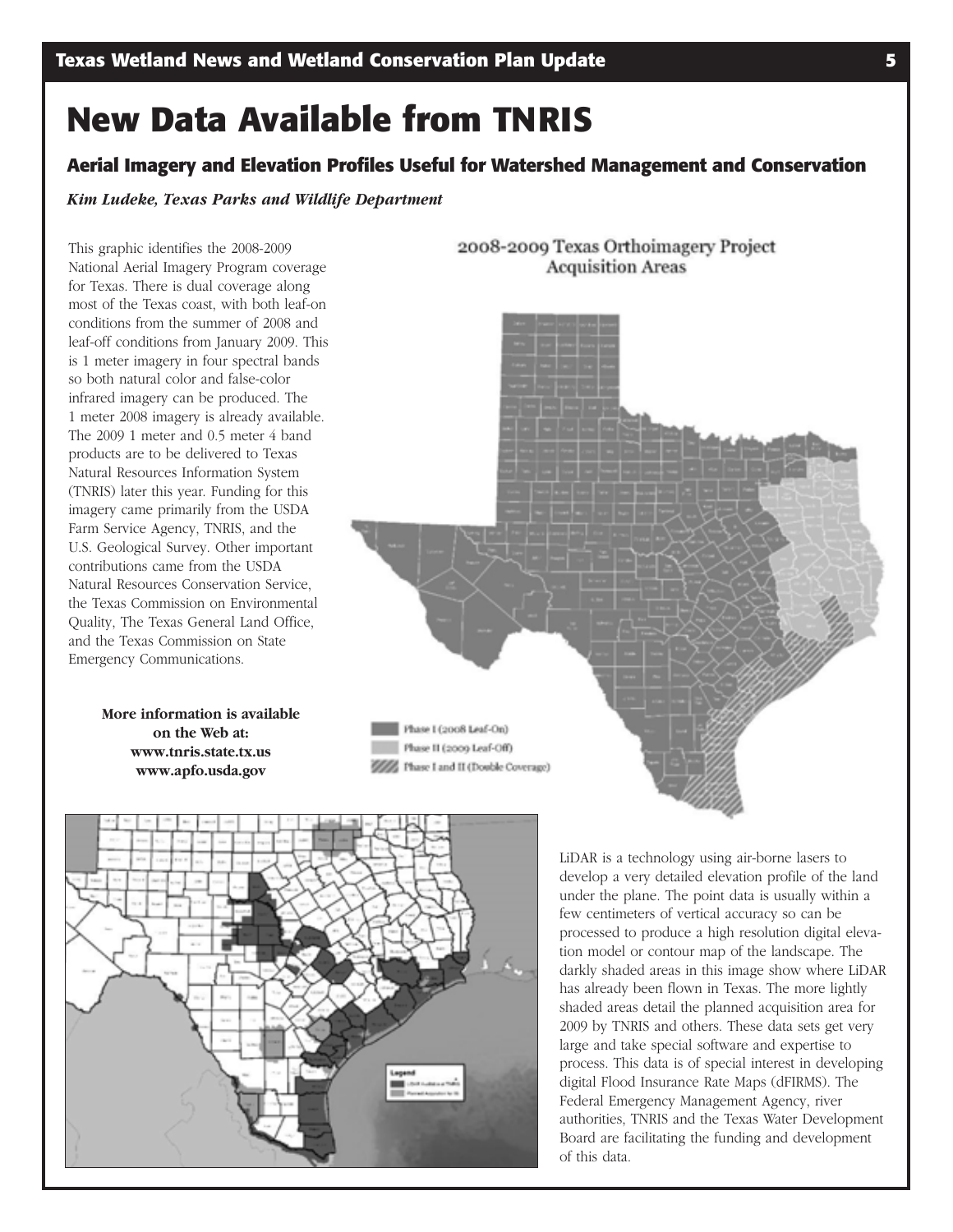# **Master Naturalist Program Seeks Applicants**

Twelve chapters of the Texas Master Naturalist program have announced fall training classes for volunteers wanting to help conserve our natural resources.

The Texas Master Naturalist program – with 40 chapters – develops a corps of wellinformed citizen volunteers who educate their communities about the management of natural resources. The main qualification needed to become a Certified Texas Master Naturalist is an interest in learning and taking an active role in conservation. Volunteers will receive a minimum of 40 hours of training from educators and specialists representing places such as universities, agencies, nature centers and museums. Training topics include interpretation and management of natural resources, ecological concepts, eco-regions of Texas and natural systems management. Volunteers are expected to give 40 hours of service a year in community education, demonstration and habitat enhancement projects. They are also expected to pursue a minimum of eight hours of advanced training in areas of personal interest.



Texas Master Naturalist chapters announcing volunteer training this fall are listed with contact information. Enrollment is limited in most chapters. If a deadline has passed contact the chapter to see if seating is still available. Other chapters are planning for a fall class. Contact the state office of the Texas Master Naturalist program to seek other training locations.

**ALPINE–Tierra Grande Chapter.** Class begins August 28 at the Nature Conservancy's Davis Mountain Preserve. Registration is due by July 15. Call (432) 837-2882 to see if seating is available. For information, contact: albertgbork@sbcglobal.net.

**AUSTIN–Capital Area Chapter.** Training begins November 21 and registration is needed by September 30. Class information is available by phone at (512) 964-7540 or e-mail ThorneBio@aol.com.

**BRYAN–Brazos Valley Chapter.** Training begins September 8 with registration due by September 1. Details can be found on the chapter Web site: http://grovesite.com/tmn/bv or call (979) 695-0847.

**COMAL COUNTY/NEW BRAUNFELS–Lindheimer Chapter.** Plans are set for a class to begin in October. Details will be posted on the chapter Web site http://grovesite.com/tamu/lc or call (830) 620-3440.

**CORPUS CHRISTI–South Texas Chapter.** Training begins on September 12 and applications will be accepted until the class begins that morning. Details and more information can be obtained by e-mail: mlopez2012@stx.rr.com

**DENTON–Elm Fork Chapter.** You are invited to attend the chapter's Roundup Open House on August 20 and class begins September 1. Registration is due by August 21. Contact (940) 349- 2883 or sherrillcampbell@verizon.net for more information.

**FORT WORTH–Cross Timbers Chapter.** Class begins on August 25. More information is available at www.ctmn.org or contact ginger@ctmn.org.

**HEMPSTEAD–Coastal Prairie Chapter.** Class begins on September 10 and the registration deadline is August 25. Additional information is available at: www.coastalprairie.org or call (281) 239-2424.

**KERRVILLE–Hill Country Chapter.** The first class is August 26 and registration is requested no later than July 17. Details are available at (830) 896-9576 or contact jbrazaitis@aol.com.

**ORANGE–Sabine-Neches Chapter.** Be a charter member of this new chapter that begins its first class on September 8. Registration is due by August 21 and details are available by contacting the Orange County AgriLife Extension office at (409) 882-7010 or e-mail: rlstanford@ag.tamu.edu.

**SAN ANTONIO–Alamo Area Chapter.** The state's founding chapter begins class September 10 and applications are due August 20. Applications can be found at www.alamomasternaturalist.org and should be sent to pball12@satx.rr.com. Call (210) 764-1921 for more information.

**SAN BENITO-Rio Grande Valley Chapter.** Training begins January 13, 2010 and registration is due January 6. More information and details can be found at rgvctmneduchair@gmail.com or call (956) 455-9204.

Texas Parks and Wildlife Department and Texas AgriLife Extension co-sponsor the Texas Master Naturalist program. For more information about existing chapters or forming a new chapter, contact Sonny Arnold, Assistant Program Coordinator, 111 Nagle Hall, 2258, TAMU, College Station, TX 77843-2258. Call (979) 458-1099 or e-mail: sarnold@ag.tamu.edu. Complete information about the Texas Master Naturalist program is available at: http://masternaturalist.tamu.edu.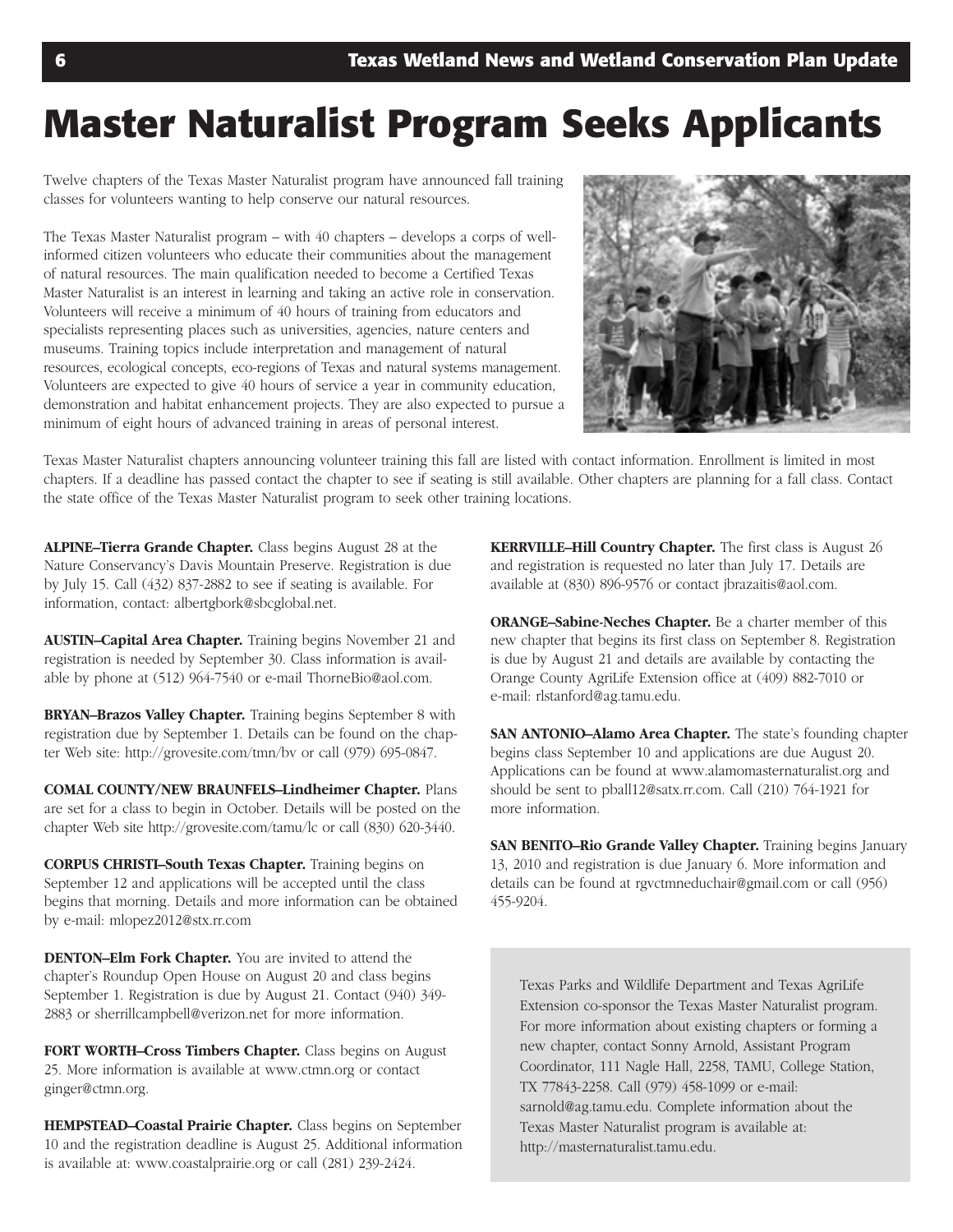## **What Makes a Lake, continued**

Secondly, what is it that makes a lake *natural*? I would suggest that a natural lake is one that is created by naturally occurring physical processes and is capable of sustaining itself without human maintenance or intervention. Caddo Lake was indeed formed naturally and in a somewhat unique fashion as well.



It is often stated that Caddo was created by the New Madrid earthquake of 1811, but the facts have revealed this to be a myth. Instead, most who have studied the lake agree that it was originally created as a result of the "Great Raft," a massive 100 mile-long log jam that formed sometime around the 12th century. This feature impounded the flows of the Red and Atchafalaya rivers forcing water into the Cypress Creek Basin where Caddo now lies. The accounts of explorers who traversed the area prior to 1811 support this theory.

However, with the help of dynamite, the Great Raft was completely dismantled by 1873, and Caddo Lake is currently sustained by a dam constructed in 1914. While the lake is historically natural, being originally created and sustained by natural processes, it would vanish if the existing dam were removed. Once again, things become somewhat subjective.

So are there other natural lakes in Texas? Absolutely, though not on the scale of Caddo Lake. Although it is currently partially surrounded by a levee, Green Lake is a naturally formed water body that lies just inland from the coast in Calhoun County. It encompasses about 10,000 surface-acres, smaller than Caddo's 26,800 acres but certainly larger than your average pond. Additionally, there are numerous oxbow lakes (or "resacas" as

they are called along the Rio Grande) along the rivers of Texas, formed as rivers meander and water fills the former channel.

Last but not least, let's not forget our friends in the Panhandle where surface water comes primarily in the form of playa lakes. These are naturally formed disc-shaped basins that fill with surface runoff. While most playas are ephemeral (containing water for only part of the year), the average size of these water holes is 17 surface-acres with the largest of the playas reaching over 200 acres. In all, there are about 19,000 playa lakes in the High Plains of Texas, many of which have been altered to hold larger amounts of water for livestock and irrigation.

Without a clear definition of size, it can be difficult to say with certainty what constitutes a lake here in Texas. Moreover, with playa lakes having been altered and historic lakes such as Caddo and Green fortified to maintain their structure, it has become hard to determine what's natural and what isn't. But semantics aside, I think it's safe to say we've got more than a few natural lakes and that there's a whole lot of water and associated wildlife for us hydrophiles in Texas to enjoy.

Pond or lake, natural or unnatural, whatever the case may be, grab a fishing pole, a canoe, a pair of binoculars or a swim suit and get out there.

#### **WANT TO GET ON THE MAILING LIST?**

Send your name and physical mailing address to **beth.bendik@tpwd.state.tx.us** to receive the *Texas Wetland News* twice a year free of charge.

Or, to opt out of the paper newsletter and be notified via e-mail when a new edition of *Texas Wetland News* is posted online, complete a request form at www.tpwd.state.tx.us/enews.

#### **HAVE AN ARTICLE YOU'D LIKE TO SUBMIT?**

If you would like to submit an article or announcement concerning wetland-related activities, initiatives, or workshops\* for the next *Texas Wetland News*, please e-mail the editor at: **ryan.mcgillicuddy@tpwd.state.tx.us**

*\*Please note that the newsletter cannot include announcements of for-fee seminars or workshops for which Texas Parks and Wildlife Department is not a sponsor.*

Texas Parks and Wildlife Department conservation staff is responsible for soliciting and editing articles in this newsletter. Inclusion of an article in this newsletter does not imply TPWD's endorsement of a particular project or individual management method. Wetland management methods used depend upon the specific goals of the project.